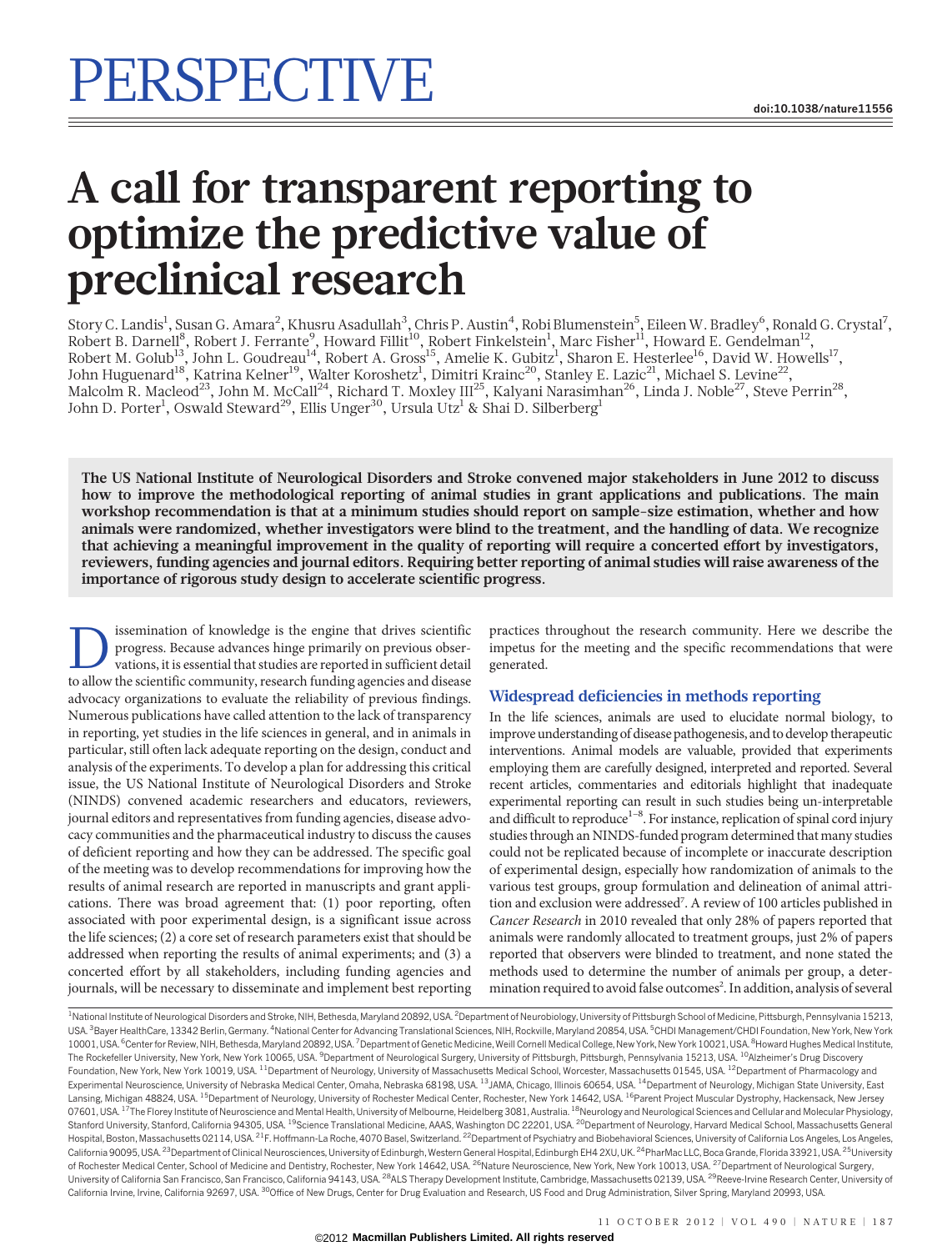hundred studies conducted in animal models of stroke, Parkinson's disease and multiple sclerosis also revealed deficiencies in reporting key methodological parameters that can introduce bias<sup>6</sup>. Similarly, a review of 76 highimpact (cited more than 500 times) animal studies showed that the publications lacked descriptions of crucial methodological information that would allow informed judgment about the findings<sup>9</sup>. These deficiencies in the reporting of animal study design, which are clearly widespread, raise the concern that the reviewers of these studies could not adequately identify potential limitations in the experimental design and/or data analysis, limiting the benefit of the findings.

Some poorly reported studies may in fact be well-designed and wellconducted, but analysis suggests that inadequate reporting correlates with overstated findings $10^{-14}$ . Problems related to inadequate study design surfaced early in the stroke research community, as investigators tried to understand why multiple clinical trials based on positive results in animal studies ultimately failed. Part of the problem is, of course, that no animal model can fully reproduce all the features of human stroke. It also became clear, however, that many of the difficulties stemmed from a lack of methodological rigor in the preclinical studies that were not adequately reported<sup>15</sup>. For instance, a systematic review and metaanalysis of studies testing the efficacy of the free-radical scavenger NXY-059 in models of ischaemic stroke revealed that publications that included information on randomization, concealment of group allocation, or blinded assessment of outcomes reported significantly smaller effect sizes of NXY-059 in comparison to studies lacking this information<sup>10</sup>. In certain cases, a series of poorly designed studies, obscured by deficient reporting, may, in aggregate, serve erroneously as the scientific rationale for large, expensive and ultimately unsuccessful clinical trials. Such trials may unnecessarily expose patients to potentially harmful agents, prevent these patients from participating in other trials of possibly effective agents, and drain valuable resources and energy that might otherwise be more productively spent.

# A core set of reporting standards

The large fraction of poorly reported animal studies and the empirical evidence of associated bias<sup>6,10-14,16-20</sup>, defined broadly as the introduction of an unintentional difference between comparison groups, led various disease communities to adopt general<sup>21-23</sup> and animal-model-specific<sup>6,24-26</sup> reporting guidelines. However, for guidelines to be effective and broadly accepted by all stakeholders, they should be universal and focus on widely accepted core issues that are important for study evaluation. Therefore, based on available data, we recommend that, at minimum, authors of grant applications and scientific publications should report on randomization, blinding, sample-size estimation and the handling of all data (see below and Box 1).

# Randomization and blinding

Choices made by investigators during the design, conduct and interpretation of experiments can introduce bias, resulting in false-positive results. Many have emphasized the importance of randomization and blinding as a means to reduce bias<sup>6,21-23,27</sup>, yet inadequate reporting of these aspects of study design remains widespread in preclinical research. It is important to report whether the allocation, treatment and handling of animals were the same across study groups. The selection and source of control animals needs to be reported as well, including whether they are true littermates of the test groups. Best practices should also include reporting on the methods of animal randomization to the various experimental groups, as well as on random (or appropriately blocked) sample processing and collection of data. Attention to these details will avoid mistaking batch effects for treatment effects (for example, dividing samples from a large study into multiple lots, which are then processed separately). Investigators should also report on whether the individuals caring for the animals and conducting the experiments were blinded to the allocation sequence, blinded to group allocation and, whenever possible, whether the persons assessing, measuring or quantifying the experimental outcomes were blinded to the intervention.

# BOX 1

# A core set of reporting standards for rigorous study design

#### Randomization

- Animals should be assigned randomly to the various experimental groups, and the method of randomization reported.
- Data should be collected and processed randomly or appropriately blocked.
- Blinding

• Allocation concealment: the investigator should be unaware of the group to which the next animal taken from a cage will be allocated. •Blinded conduct of the experiment: animal caretakers and

investigators conducting the experiments should be blinded to the allocation sequence.

•Blinded assessment of outcome: investigators assessing, measuring or quantifying experimental outcomes should be blinded to the intervention.

Sample-size estimation

• An appropriate sample size should be computed when the study is being designed and the statistical method of computation reported. • Statistical methods that take into account multiple evaluations of

the data should be used when an interim evaluation is carried out. Data handling

- •Rules for stopping data collection should be defined in advance. • Criteria for inclusion and exclusion of data should be established prospectively.
- How outliers will be defined and handled should be decided when the experiment is being designed, and any data removed before analysis should be reported.
- •The primary end point should be prospectively selected. If multiple end points are to be assessed, then appropriate statistical corrections should be applied.
- Investigators should report on data missing because of attrition or exclusion.
- Pseudo replicate issues need to be considered during study design and analysis.
- Investigators should report how often a particular experiment was performed and whether results were substantiated by repetition under a range of conditions.

# Sample-size estimation

Minimizing the use of animals in research is not only a requirement of funding agencies around the world but also an ethical obligation. It is unethical, however, to perform underpowered experiments with insufficient numbers of animals that have little prospect of detecting meaningful differences between groups. In addition, with smaller studies, the positive predictive value is lower, and false-positive results can ensue, leading to the needless use of animals in subsequent studies that build upon the incorrect results<sup>28</sup>. Studies with an inadequate sample size may also provide falsenegative results, where potentially important findings go undetected. For these reasons it is crucial to report how many animals were used per group and what statistical methods were used to determine this number.

# Data handling

Common practices related to data handling that can also lead to false positives include interim data analysis<sup>29</sup>, the *ad hoc* exclusion of data<sup>30</sup>, retrospective primary end point selection<sup>31</sup>, pseudo replication<sup>32</sup> and small effect sizes<sup>33</sup>.

#### Interim data analysis

It is not uncommon for investigators to collect some data and perform an interim data analysis. If the results are statistically significant in favour of the working hypothesis, the study is terminated and a paper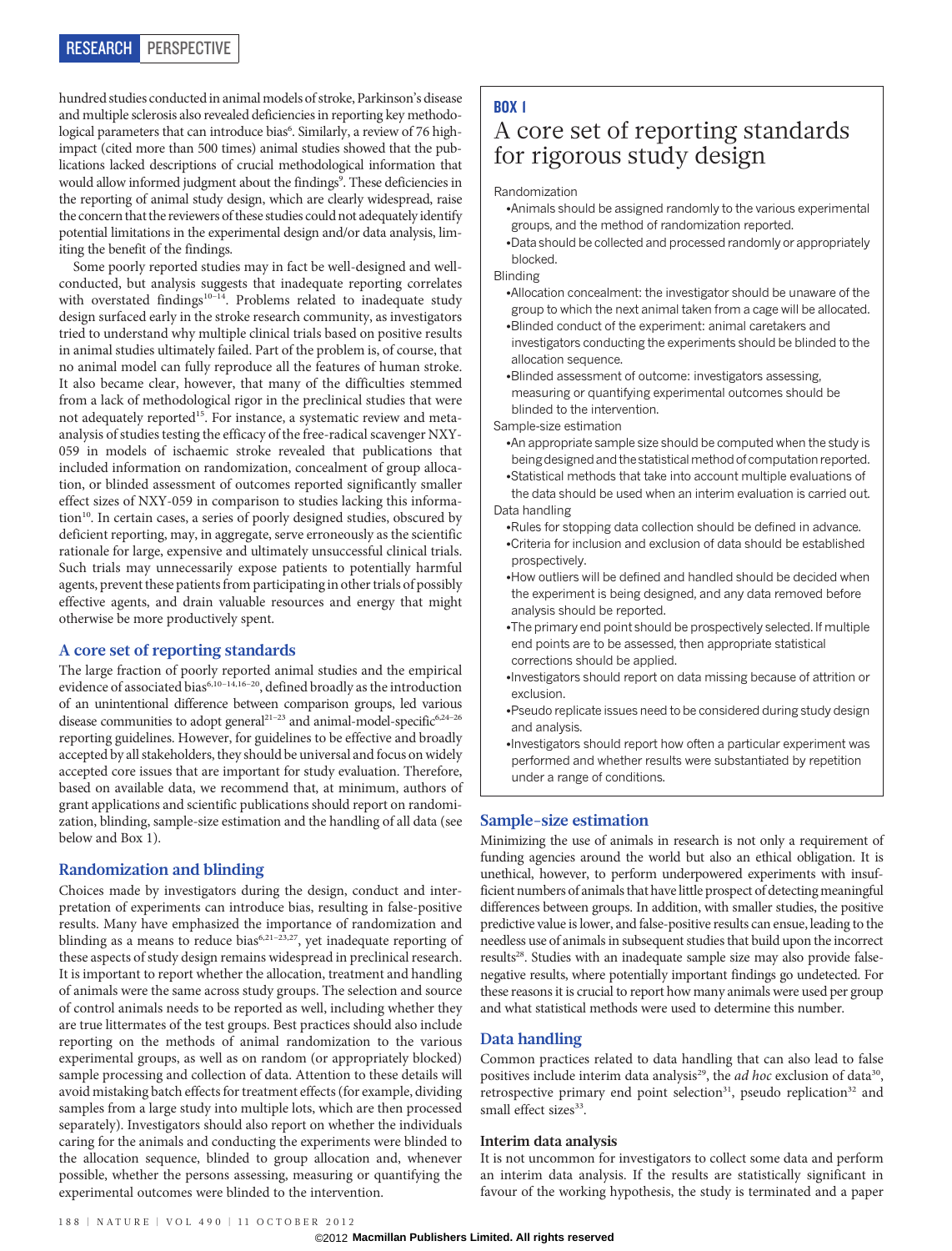is written. If the results look 'promising' but are not statistically significant, additional data are collected. This has been referred to as 'sampling to a foregone conclusion' and can lead to a high rate of false-positive findings<sup>29,30</sup>. Therefore, sample size and rules for stopping data collection should be defined in advance and properly reported. Unplanned interim analyses, which can inflate false-positive outcomes and require unblinding of the allocation code, should be avoided. If there are interim analyses, however, these should be reported in the publication.

#### Ad hoc exclusion of data

Animal studies are often complex and outliers are not unusual. Decisions to include or exclude specific animals on the basis of outcomes (for example, state of health, dissimilarity to other data) have the potential to influence the study results. Thus, rules for inclusion and exclusion of data should be defined prospectively and reported. It is also important to report whether all animals that were entered into the experiment actually completed it, or whether they were removed, and if so, for what reason. Differential attrition between groups can introduce bias. For example, a treatment may appear effective if it kills off the weakest or most severely affected animals whose fates are then not reported. In addition, it is important to report whether any data were removed before analysis and the reasons for this data exclusion.

## Retrospective primary end-point selection

It is well known that assessment of multiple end points, and/or assessment of a single end point at multiple time points, inflates the type-I error (false-positive results)<sup>31</sup>. Yet it is not uncommon for investigators to select a primary end point only after data analyses. False-positive conclusions arising from such practices can be avoided by specifying a primary end point before the study is undertaken, the time(s) at which the end point will be assessed, and the method(s) of analysis. Significant findings for secondary end points can and should be reported, but should be delineated as exploratory in nature. If multiple end points are to be assessed, then appropriate statistical corrections should be applied to control type-I error, such as Bonferroni corrections<sup>31,34</sup>.

#### Pseudo replicates

When considering sample-size determination and experimental design, pseudo-replication issues need to be considered<sup>32</sup>. There is a clear, but often misunderstood or misrepresented, distinction between technical and biologic replicates. For example, in analysing effects of pollutants on reproductive health, multiple sampling from a litter, regardless of how many littermates are quantified, provides data from only a single biologic replicate. When biologic variation in response to some intervention is the variable of interest, as in many animal experiments, analysis of samples from multiple litters is essential. The unit of assessment is the smallest unit (animal, cage, litter) to which the intervention in question can be independently administered<sup>35</sup>.

#### Small effect sizes

A statistically significant result does not provide information on the magnitude of the effect and thus does not necessarily mean that the effect is robust, which could account for the poor reproducibility of certain studies<sup>36</sup>. Therefore, reporting whether results were substantiated by repetition, preferably under a range of conditions that demonstrate the robustness of the effect is encouraged. Also, reporting how often the particular experiment was performed as a means to control for a general tendency to publish only the best results would strengthen the validity of experimental results. To this end, carefully designed and powered animal studies should be budgeted for in the grant applications and funding agencies should consider supporting repetition studies where appropriate.

# An important note about exploratory experiments

For the most part, these best practices do not apply to early-stage observational experiments searching for possible differences among experimental groups. Such exploratory testing is frequently conducted using a

small sample size, does not have a primary outcome and is often unblinded. However, because such experiments are likely to be subject to many of the limitations described above, they should be viewed as hypothesis-generating experiments and interpreted as such. Potential discoveries arising from the exploratory phase of the research should be supported by follow-up, hypothesis-testing experiments that take into consideration and adequately report on the core standards detailed above (Box 1).

#### The path to implementation

Improving the transparency and quality of reporting cannot be achieved by a single party, but will require cooperation among all stakeholders, including investigators, reviewers, funding agencies and journals. Calling upon investigators to provide key information about the design, execution and analysis of animal experiments described in grant applications and manuscripts and encouraging reviewers to consider these issues in their evaluations should, over time, increase both the quality and predictive value of preclinical research. Potential strategies for achieving this goal can be adopted from the clinical trials community, which also contended with poor reporting and associated bias. Evidence that clinical trials can yield biased results if they lack methodological rigor $^{37-42}$  led to the development and implementation of the CONSORT guidelines for randomized clinical trials (among other guidelines), now adopted by many clinical journals and funding organizations. These guidelines require that authors report whether and how their studies were carried out blind and randomized, how sample size was determined, whether data are missing owing to attrition or exclusion, and supply information about other important experimental parameters<sup>43-45</sup>. Importantly, the guidelines have improved the transparency of clinical study reporting in journals that have adopted them<sup>46-49</sup>. Additional evidence for the power of such guidelines can be deduced from the observation that, although few animal studies report on randomization, blinding or sample-size determination, most describe compliance with animal regulations, which is required by journals $6,9,10,50,51$ .

As a first step, we recommend that funding organizations and journals provide reviewers with clear guidance about core features of animal study design (listed in Box 1). The goal is not to be prescriptive or proscriptive, but rather to delineate the minimum set of standards that should routinely be considered in evaluating the appropriateness of a study. Such guidance would make the task easier for reviewers of manuscripts and grant applications who volunteer their time and are often overextended. In addition, investigators and reviewers should be encouraged to consult published generic and model-specific guidelines for designing in vivo animal experiments<sup>6,21-27,52,53</sup>. To assist reviewers, editors and funding organizations in making sure that applications and manuscripts contain sufficient information on the core reporting recommendation (Box 1), authors could be asked to append relevant information on a standardized form that accompanies the submission. This form could be as simple as a checkbox indicating the page on which the key reporting standard is addressed. Such a form is currently used by clinical research journals.

In addition to the measures proposed above, better dissemination of knowledge will be greatly facilitated by addressing publication bias, the phenomenon that few studies showing negative outcomes are published<sup>54-63</sup>. Such deficiency in reporting contributes to needless repetition of similar studies by investigators unaware of earlier efforts<sup>60,61</sup>. There is a widely accepted belief that the scientific community, promotions committees, funding agencies and journals favour positive outcomes, an impression that can lead to bias<sup>64</sup>. Possible solutions include incentivizing investigators to publish negative outcomes, supporting studies of independent replication, encouraging journals to publish a greater number of studies reporting negative outcomes, creating a database for negative outcomes (analogous to [http://ClinicalTrials.gov/](http://ClinicalTrials.gov)), and linking the raw data to publications.

Change will not occur overnight. The importance of training scientists to properly design and adequately report animal studies cannot be overstated. Training and education focused on key features of experimental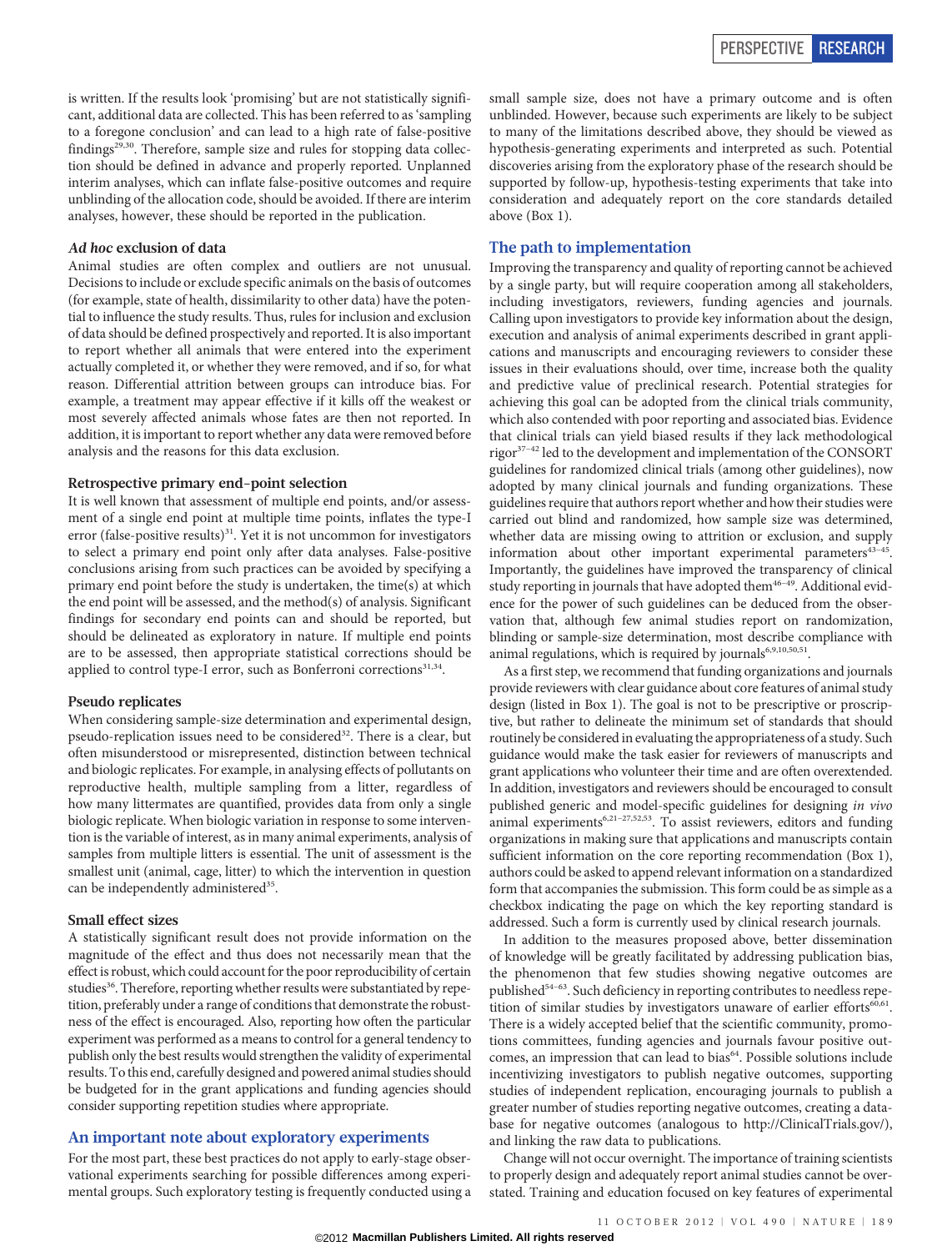design should be an ongoing process for both the novice and veteran involved in biomedical research. Attention to better study design reporting should be communicated at major meetings, brought to the attention of reviewers, editors and funders, required by the publishers of peer-review journals, and included in the training program of graduate and postdoctoral students. Furthermore, good mentorship is crucial for developing such skills and should be encouraged and rewarded. Rigorous experimental design and adequate reporting needs to be emphasized across the board and monitored in training grants awarded by the US National Institute of Health (NIH) and other funding agencies. Professional societies can also have an important role by highlighting this issue in their respective communities.

An important gatekeeper of quality remains the peer review of grant applications and journal manuscripts. We therefore call upon funding agencies and publishing groups to take actions to reinforce the importance of methodological rigor and reporting. NINDS has begun taking steps to promote best practices for preclinical therapy development studies. In 2011, a Notice was published in the NIH Guide encouraging the scientific community to address the issues described above in their grant applications, in describing both the project being proposed and the supporting data upon which it is based ([http://grants.nih.gov/grants/](http://grants.nih.gov/grants/guide/notice-files/NOT-NS-11-023.html) [guide/notice-files/NOT-NS-11-023.html\)](http://grants.nih.gov/grants/guide/notice-files/NOT-NS-11-023.html). Points that should be considered in a well-designed study are listed on the NINDS website ([http://](http://www.ninds.nih.gov/funding/transparency_in_reporting_guidance.pdf) [www.ninds.nih.gov/funding/transparency\\_in\\_reporting\\_guidance.pdf](http://www.ninds.nih.gov/funding/transparency_in_reporting_guidance.pdf)). Furthermore, the reviewers of applications reviewed by the NINDS Scientific Review Branch are reminded of these issues and asked to pay careful attention to the scientific premise of the proposed projects.

We believe that improving how animal studies are reported will raise awareness of the importance of rigorous study design. Such increased awareness will accelerate both scientific progress and the development of new therapies.

#### Received 21 August; accepted 10 September 2012.

- 1. Begley, C. G. & Ellis, L. M. Raise standards for preclinical cancer research. Nature 483, 531–533 (2012).
- 2. Hess, K. R. Statistical design considerations in animal studies published recently in Cancer Research. Cancer Res. 71, 625 (2011).
- 3. Kilkenny, C. et al. Survey of the quality of experimental design, statistical analysis and reporting of research using animals. PLoS ONE 4, e7824 (2009).
- 4. Moher, D., Simera, I., Schulz, K. F., Hoey, J. & Altman, D. G. Helping editors, peer reviewers and authors improve the clarity, completeness and transparency of reporting health research. BMC Med. 6, 13 (2008).
- 5. Prinz, F., Schlange, T. & Asadullah, K. Believe it or not: how much can we rely on published data on potential drug targets? Nature Rev. Drug Discov. 10, 712 (2011). The first report that many published studies cannot be reproduced by the pharmaceutical industry.
- 6. Sena, E., van der Worp, H. B., Howells, D. & Macleod, M. How can we improve the pre-clinical development of drugs for stroke? Trends Neurosci. 30, 433–439 (2007).
- 7. Steward, O., Popovich, P. G., Dietrich, W. D. & Kleitman, N. Replication and reproducibility in spinal cord injury research. Exp. Neurol. 233, 597-605 (2012).
- 8. van der Worp, H. B. & Macleod, M. R. Preclinical studies of human disease: time to take methodological quality seriously. J. Mol. Cell. Cardiol. 51, 449-450 (2011).
- 9. Hackam, D. G. & Redelmeier, D. A. Translation of research evidence from animals to humans. J. Am. Med. Assoc. 296, 1727-1732 (2006). A study reporting that a large fraction of high-impact publications in highly
- reputable journals lack important information related to experimental design. 10. Macleod, M. R. et al. Evidence for the efficacy of NXY-059 in experimental focal cerebral ischaemia is confounded by study quality. Stroke39, 2824–2829 (2008). A study demonstrating that lack of reporting of key methodological parameters is associated with bias.
- 11. Bebarta, V., Luyten, D. & Heard, K. Emergency medicine animal research: does use of randomization and blinding affect the results? Acad. Emerg. Med. 10, 684–687 (2003).
- 12. Crossley, N. A. et al. Empirical evidence of bias in the design of experimental stroke studies - A metaepidemiologic approach. Stroke 39, 929-934 (2008).
- 13. Rooke, E. D., Vesterinen, H. M., Sena, E. S., Egan, K. J. & Macleod, M. R. Dopamine agonists in animal models of Parkinson's disease: a systematic review and metaanalysis. Parkinsonism Relat. Disord. 17, 313-320 (2011).
- 14. Vesterinen, H.M. et al. Improving the translational hit of experimental treatments in multiple sclerosis. Mult. Scler. J. 16, 1044-1055 (2010).
- 15. Stroke Therapy Academic Industry Roundtable (STAIR). Recommendations for standards regarding preclinical neuroprotective and restorative drug development. Stroke 30, 2752-2758 (1999).
- 16. Fanelli, D. ''Positive'' results increase down the hierarchy of the sciences. PLoS ONE 5, e10068 (2010).
- 17. Jerndal, M. et al. A systematic review and meta-analysis of erythropoietin in experimental stroke. J. Cereb. Blood Flow Metab. 30, 961–968 (2010).
- 18. Macleod, M. R., O'Collins, T., Horky, L. L., Howells, D. W. & Donnan, G. A. Systematic review and metaanalysis of the efficacy of FK506 in experimental stroke. J. Cereb. Blood Flow Metab. 25, 713–721 (2005).
- 19. Sena, E. S. et al. Factors affecting the apparent efficacy and safety of tissue plasminogen activator in thrombotic occlusion models of stroke: systematic review and meta-analysis. J. Cereb. Blood Flow Metab. 30, 1905–1913 (2010).
- 20. Wheble, P. C. R., Sena, E. S. & Macleod, M. R. A systematic review and meta-analysis of the efficacy of piracetam and piracetam-like compounds in experimental stroke. Cerebrovasc. Dis. 25, 5–11 (2008).
- 21. Festing, M. F. & Altman, D. G. Guidelines for the design and statistical analysis of experiments using laboratory animals. ILAR J. 43, 244–258 (2002).
- 22. Kilkenny, C., Browne, W. J., Cuthill, I. C., Emerson, M. & Altman, D. G. Improving bioscience research reporting: the ARRIVE guidelines for reporting animal research. PLoS Biol. 8, e1000412 (2010).
- 23. van der Worp, H. B. et al. Can animal models of disease reliably inform human studies? PLoS Med. 7, e1000245 (2010).
- 24. Fisher, M. et al. Update of the stroke therapy academic industry roundtable preclinical recommendations. Stroke 40, 2244-2250 (2009).
- 25. Ludolph, A. C. et al. Guidelines for preclinical animal research in ALS/MND: a consensus meeting. Amyotroph. Lateral Scler. 11, 38–45 (2010).
- 26. Shineman, D. W. et al. Accelerating drug discovery for Alzheimer's disease: best practices for preclinical animal studies. Alzheimers Res. Ther. 3, 28 (2011).
- 27. Unger, E. F. All is not well in the world of translational research. J. Am. Coll. Cardiol. 50, 738–740 (2007).
- 28. Ioannidis, J. P. A. Why most published research findings are false. PLoS Med. 2, e124 (2005).
- 29. Dienes, Z. Bayesian versus orthodox statistics: which side are you on? Perspect. Psychol. Sci. 6, 274–290 (2011).
- 30. Simmons, J. P., Nelson, L. D. & Simonsohn, U. False-positive psychology: undisclosed flexibility in data collection and analysis allows presenting anything as significant. Psychol. Sci. 22, 1359-1366 (2011).
- 31. Beal, K. G. & Khamis, H. J. A problem in statistical-analysis: simultaneous inference. Condor 93, 1023–1025 (1991).
- 32. Lazic, S. E. The problem of pseudoreplication in neuroscientific studies: is it affecting your analysis? BMC Neurosci. 11, 5 (2010).
- 33. Scott, S. et al. Design, power, and interpretation of studies in the standard murine model of ALS. Amyotroph. Lateral Scler. 9, 4–15 (2008). An enlightening analysis of how small sample sizes can lead to false-positive outcomes.
- 34. Proschan, M. A. & Waclawiw, M. A. Practical guidelines for multiplicity adjustment<br>in clinical trials. Co*ntrol. Clin. Trial*s **21,** 527–539 (2000).
- 35. Festing, M. F. W. Design and statistical methods in studies using animal models of development. ILAR J. 47, 5–14 (2006).
- 36. Nakagawa, S. & Cuthill, I. C. Effect size, confidence interval and statistical significance: a practical guide for biologists. Biol. Rev. Camb. Philos. Soc. 82, 591–605 (2007).
- 37. Chalmers, T. C., Celano, P., Sacks, H. S. & Smith, H. Bias in treatment assignment in controlled clinical-trials. N. Engl. J. Med. 309, 1358–1361 (1983).
- 38. Jüni, P., Altman, D. G. & Egger, M. Systematic reviews in health care assessing the quality of controlled clinical trials. Br. Med. J. 323, 42 (2001).
- 39. Pildal, J. et al. Impact of allocation concealment on conclusions drawn from metaanalyses of randomized trials. Int. J. Epidemiol. 36, 847–857 (2007).
- 40. Pocock, S. J., Hughes, M. D. & Lee, R. J. Statistical problems in the reporting of clinical-trials. A survey of three medical journals. N. Engl. J. Med. 317, 426–432 (1987).
- 41. Schulz, K. F., Chalmers, I., Hayes, R. J. & Altman, D. G. Empirical evidence of bias. Dimensions of methodological quality associated with estimates of treatment effects in controlled trials. J. Am. Med. Assoc. 273, 408-412 (1995).
- Wood, L. et al. Empirical evidence of bias in treatment effect estimates in controlled trials with different interventions and outcomes: meta-epidemiological study. Br. Med. J. 336, 601-605 (2008).
- 43. Moher, D. CONSORT 2010 Explanation and Elaboration: updated guidelines for reporting parallel group randomised trials. Br. Med. J. 340, c869 (2011).
- Moher, D., Schulz, K. F. & Altman, D. G. The CONSORT statement: revised recommendations for improving the quality of reports of parallel-group randomised trials. Lancet 357,  $1191-1194$  (2001). Revision of guidelines by the CONSORT group to improve the reporting of randomized clinical trials.
- 45. Schulz, K. F., Altman, D. G. & Moher, D. CONSORT 2010 statement: updated guidelines for reporting parallel group randomised trials. PLoS Med. 7, e1000251  $(2010)$ .
- 46. Plint, A. C. et al. Does the CONSORT checklist improve the quality of reports of randomised controlled trials? A systematic review. Med. J. Aust. 185, 263–267  $(2006)$
- 47. Kane, R. L., Wang, J. & Garrard, J. Reporting in randomized clinical trials improved after adoption of the CONSORT statement. J. Clin. Epidemiol. 60, 241-249 (2007).
- 48. Prady, S. L., Richmond, S. J., Morton, V. M. & Macpherson, H. A systematic evaluation of the impact of STRICTA and CONSORT recommendations on quality of reporting for acupuncture trials. PLoS ONE 3, e1577 (2008).
- 49. Smith, B. A. et al. Quality of reporting randomized controlled trials (RCTs) in nursing literature: application of the consolidated standards reporting trials (CONSORT). Nurs. Outlook 56, 31–37 (2008).
- 50. Macleod, M. R., O'Collins, T., Howells, D. W. & Donnan, G. A. Pooling of animal experimental data reveals influence of study design and publication bias. Stroke 35, 1203–1208 (2004).